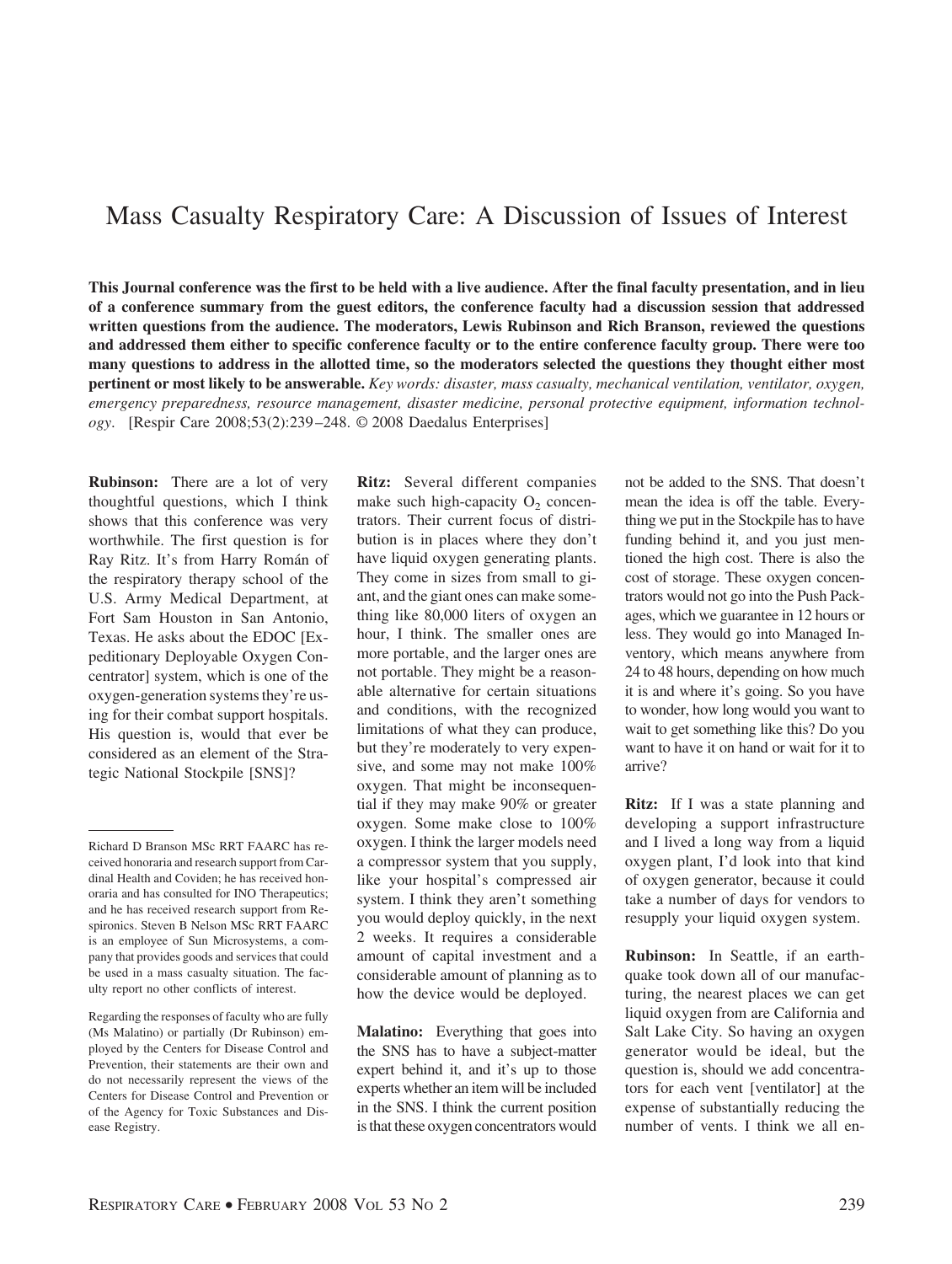dorsed a mechanism for a federal agency to be able to provide on-site oxygen, so I hope it continues to get pursued. My understanding is that FEMA [Federal Emergency Management Agency] has some oxygen-generation capability, but I think it's mostly portable devices that have relatively low capacity.

Moving on to the next question, this is for Mike Hanley. James Allen from Parkland Health and Hospital System in Dallas asks if you have an opinion on which would be a better option: individual hospitals having their own kind of Project XTREME groups or doing a regional Project XTREME group? He also asks, who would make the decision to activate it and what would be the criteria for activation?

**Hanley:** Disaster planning should be on a regional scale. Some of the ideas that you've heard about augmenting staff and other issues that we've discussed, they highlight the idea that you'll be relying on other resources within your community, and if you and another hospital are both planning on recruiting the same RT [respiratory therapist] from the same oxygensupply company, you may find that you've lost out at the time that the disaster strikes. We should implement programs like Project XTREME regionally. Regarding who makes the decision, I think a training program like Project XTREME should only be used in an emergency officially declared by a representative of the state government, typically the governor. I'm not sure what the triggering criteria would be.

**O'Laughlin:** I concur that the effort, including planning and resource management, must be regional; that's necessary. If we try to all do it individually, we could waste a lot of time and money. Regarding the trigger, we do need a declared emergency, whether it's from the governor or the department of health as an agent of the governor. Generically speaking, resources would be depleted, and the information has traveled up the chain of command from the health-care-entity level up to health department officials and the request for a public health emergency declaration to authorize those measures if they're needed.

**Rubinson:** Though clearly there should be an obvious event and there should be some declaration, I'd be cautious about linking authority for health-system changes to a governmental declaration of emergency, especially at the state or federal level. Some declarations may be made with consideration of health-system issues, but health doesn't necessarily always drive the decision-making process.

**O'Laughlin:** I should clarify. In Minnesota I believe that the department of health can initiate certain activities to protect the public's health, to authorize certain things to be done. So I think you're right that it doesn't necessarily have to be a governor's declaration that's moving up to federal resources, but a governor's declaration for emergency powers would still need to be issued for certain protections to be instituted.

**Rubinson:** Agreed. This next question is for Rich Branson. It's from Lois Rowland of CJW [Chippenham Johnston Willis] Medical Center in Richmond, Virginia, and she asks if the Uni-Vent 754 ventilator is suited for infant ventilation with the supplied pediatric circuit? If the pediatric circuit is not acceptable for infant ventilation, can the user substitute an infant circuit?

**Branson:** You can ventilate a pediatric patient with the Uni-Vent 754, but of course we have to clearly state who is a pediatric patient.When you're using high-pressure air and high-pressure oxygen, the delivery of the tidal volume from 754 milliliters down to about 50 milliliters is very accurate. If you're using high-pressure oxygen and

the internal compressor, the accuracy of the delivery at 50 milliliters is not as accurate. I think it's approved down to a patient size of 10 kilograms. But there are some setting changes that can help. If you hold down the manual breath and alarm silence buttons while turning the machine on, it allows you to change the trigger and the flow during the spontaneous breaths. Usually it's 60 liters a minute; you can turn it down to as low as 10 liters a minute if you're in IMV [intermittent mandatory ventilation] mode. That's one thing that I would do with pediatric patients. You can use the pressure plateau, which is really just like a mechanical pop-off [pressurerelief] valve, but then you won't have guaranteed tidal volume. I personally have never used it for infant ventilation, and I would be concerned about the dead space of the circuit with a small patient. I would have to defer to use according to its FDA [Food and Drug Administration] approval.

**Branson:** We have a related question from Dean Holland, also from Parkland in Dallas. He wants to know, what about using the old Bird IPPB [intermittent positive-pressure breathing] devices. If you have Mark 7s and Mark 14s and whatever else you might have around, can you adapt these and use them in the short term in a mass casualty event? And I think the answer clearly is—and this is where we want to make the distinction—there's a difference between a ventilator that you *have* that you would use and a ventilator that you would purchase to stockpile.

I would not stockpile Bird Markanythings. But if I happen to have some Bird Mark 14s and if it's those or nothing, obviously you would use them, but with the caveat that in a mass casualty situation where there are too many patients and too few caregivers, we shouldn't use ventilators that don't have the appropriate alarms: highpressure, low-pressure, disconnect, apnea—those are all the things we need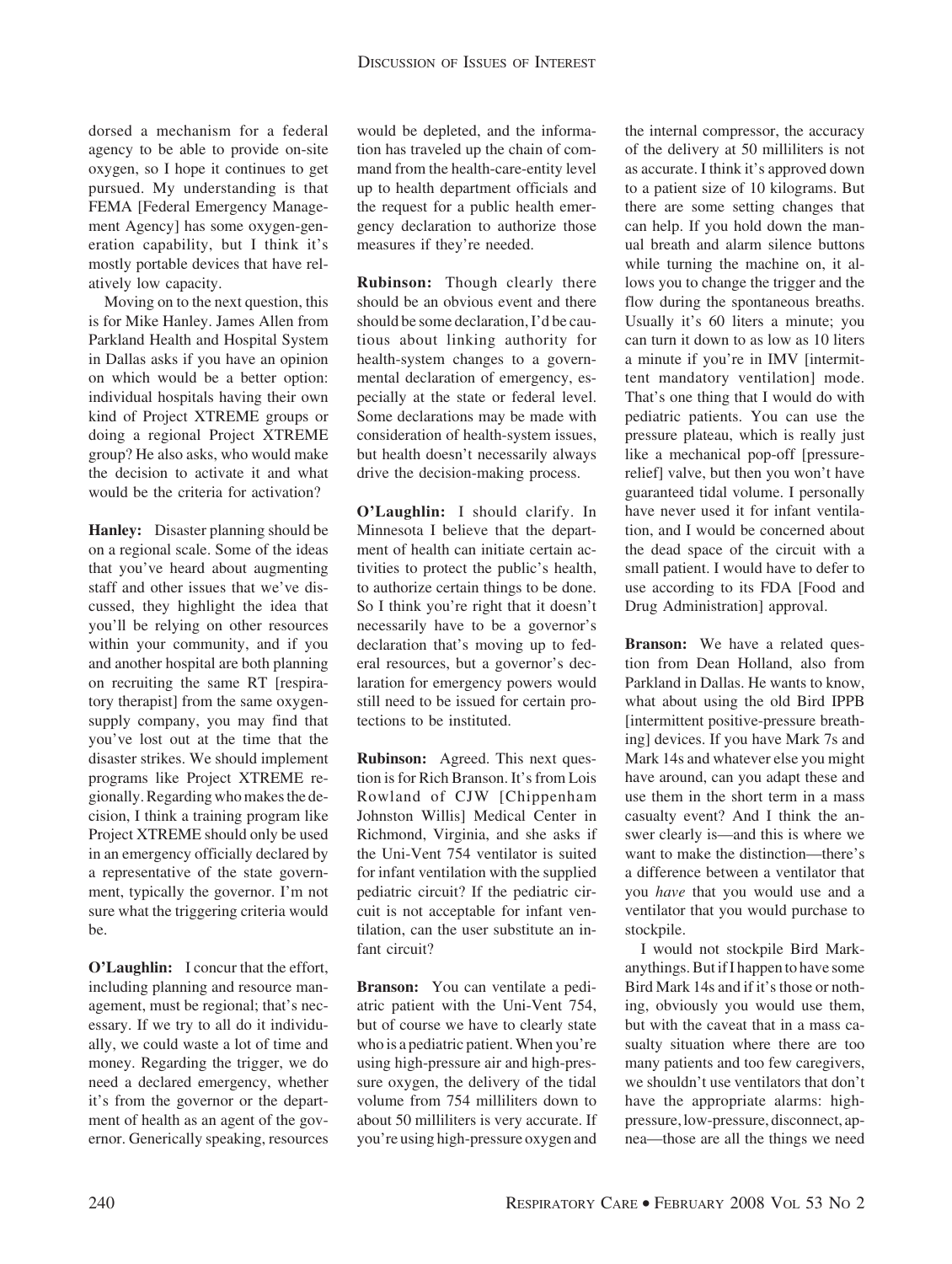to know if there's one RT running around trying to care for 20 patients with 3 Project XTREME extenders who are listening for alarms to come tell the RT that there's an alarm.

If you have these ventilators, you can use them, but I would not put those as my first priority or even in the top 10 probably for ventilators. Today's young RTs would look at a Bird Mark 14 and wonder where the button is for SIMV [synchronized intermittent mandatory ventilation]. If it doesn't have a button on it, they don't know how to use it. [Laughter] It's great for some of us old people who used to take those things apart and put them back together to talk about using them, but when you start bringing in all these young people who've never seen them, then I think that is potentially going to be a big problem.

**Ritz:** It's a marginal step up from manual ventilation.

**Rubinson:** This is a question for Mike, from William R Solly a Master's candidate in disaster medicine and management at the University of Pennsylvania Health System. Would it be feasible and perhaps safer for facilities to dedicate all of their RTs to vent management and to assign other traditional respiratory care roles such as nebulizer therapy,  $O<sub>2</sub>$  therapy, and other things they get on the general wards, to other health care providers rather than cross-training people to do the more complicated competencies?

**Hanley:** That certainly is one approach. You have to look at the Project XTREME training DVD [digital video disc] and our program and think about how it best applies to your hospital and clinical situation. In our training program we do not train the extenders in nebulized medication therapy, so you won't be able to use our program to do that, but it does emphasize the key idea that there are basic RT tasks that extenders could take over.

In myMICU [medical intensive care unit] at any one time there are 2 types of critically ill patients: stable and unstable. We had 3 patients in our ICU when I left on Friday who have been ventilated for 2 months, who have acute lung injury and are on 60 to 70% oxygen, and every few hours a therapist comes by and records the various settings and the results of patient monitoring. Once a day they assess the patient for weaning potential. You get the idea: a very stable patient. This patient is somebody that I think an extender could easily assist with the care of. They could obviously assist in the care of patients who are on the floor and free up your RTs to perform more sophisticated tasks.

So how you use the extenders is something that you have to decide about ahead of time. The question was about using nurses and other health care professionals to do these simpler tasks, but you have to consider where your resources are coming from and who might be available. If they're floor nurses they will already be busy. If you have extenders available, they may be able to do those tasks for you.

**Branson:** We teach parents to perform suctioning on pediatric homecare ventilated patients, so why can't we teach somebody to do it in the hospital? Well, clearly there is a difference between suctioning the homecare patient who's on room air and suctioning the patient with acute lung injury who's on  $18 \text{ cm } H_2O$  PEEP [positive end-expiratory pressure] and 80% oxygen with a closed-circuit system. You have to know how that system affects the ventilator performance, what alarms might go off, and how to examine the changes in hemodynamics.

People have criticized Project XTREME for that, but that's where we have to show leadership. The RT doesn't give the extender responsibility for suctioning that patient. You give them responsibilities with stable patients of the sort Mike described. Of course Project XTREME has lots of limitations, and I think Mike acknowledged all of them in his presentation. It's never been tested for a long period, and we don't know how long the training lasts. It's similar to what we've learned from CPR [cardiopulmonary resuscitation]. But we do know that there are some duties that can be performed, and it's our job to use extenders appropriately.

**Rubinson:** This question is for Ray. Sandra Barnes, from the Olive Harvey College Respiratory Care Program in Chicago, asks, are you aware of any grants that would cover acquisition of oxygen cylinders?

**Ritz:** In short, no. That idea was recently proposed to me by several vendors, who said, "You give me this amount of money and I will guarantee I will have available for you ventilators, or oxygen cylinders, or whatever." I am not aware of any grant money. I looked at this at the same that I looked at a vendor's proposal that I pay for a maintenance contract for my ventilators. In all likelihood the maintenance contract is going to cost me more money than just doing the repairs and required preventative maintenance. Those programs usually are more expensive than just taking care of the repairs as they come along. I don't think there is any grant money available for these types of programs.

**Rubinson:** Although they are different monies, in Seattle for public health we use about 5 different sources of money to pay for our preparedness effort, and they all have different restrictions. With certain money sources the equipment needs to be on the Department of Homeland Security list of equipment. With the ASPR [Assistant Secretary for Preparedness and Response] (which is the old HRSA [Health Resources and Services Administration]) noncompetitive grant money, you can use it for equipment procurement if it goes through the state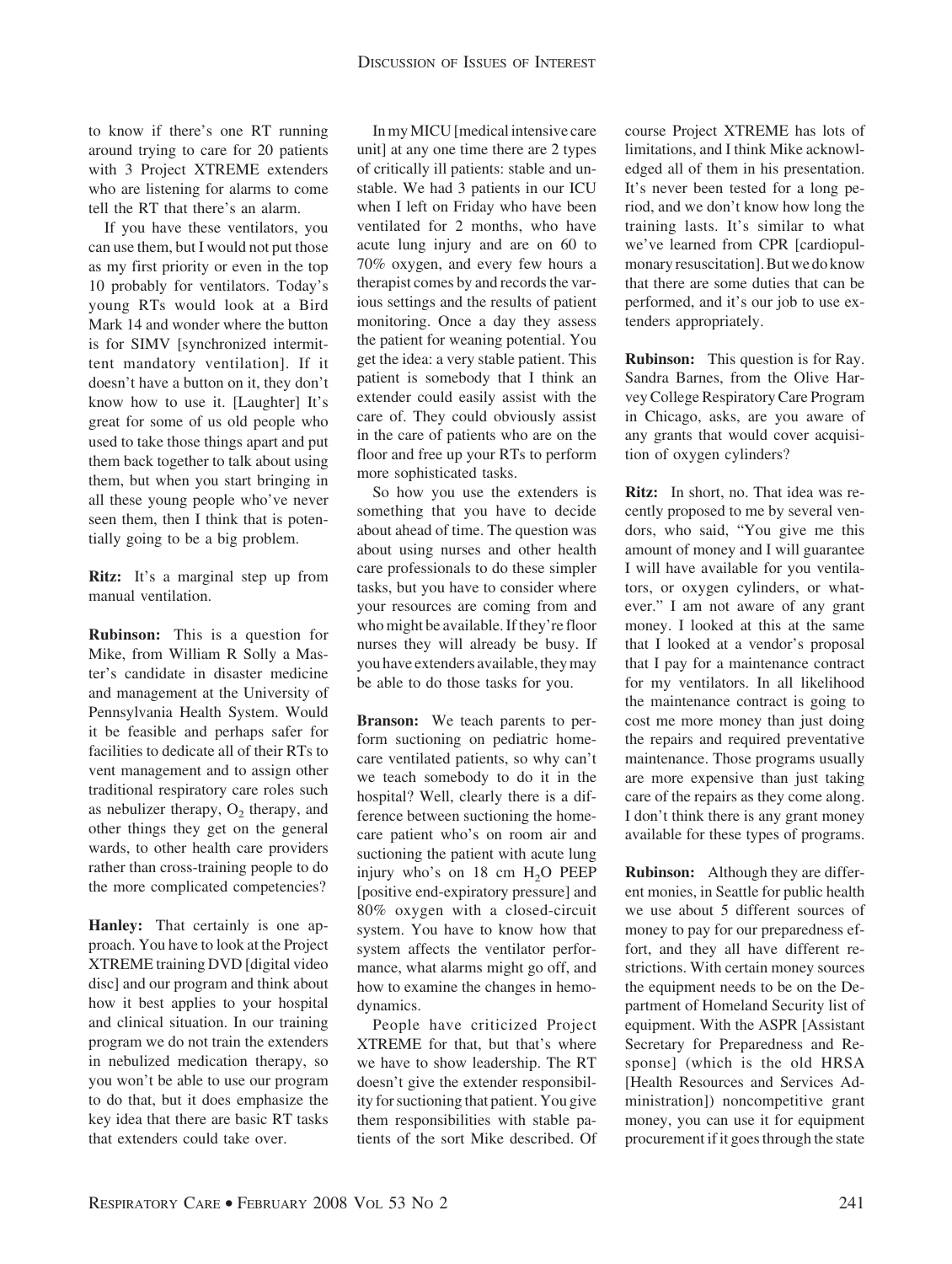and the state passes it down to your region and your region decides that is a priority, and then the state approves that procurement. These grants are not specific for oxygen cylinders, but general equipment money is available. My guess is that the competitive grants would not award money just for buying oxygen cylinders. A proposal probably needs to be more comprehensive to win funding.

The next question is from Sunita Mehta, from Good Samaritan Hospital in San Jose, California, and she asks Eileen, is there any variation or difference in ventilator allocation going to a public versus a private hospital?

**Malatino:** The SNS does not have any responsibility for doing the allocations unless it happens to be pandemic flu or something where the problem is going to be nationwide. Then it might come from a higher authority such as Health and Human Services. Once we get the message that stuff has to go out, if it's a Push Package, it will go to a predetermined warehouse; that may be the same for Managed Inventory as well. There may be an instance with Managed Inventory, say with the ventilators, where they would arrive in an airport and then the state would pick them up, or the area of the region would pick them up and then *they* distribute them.

We do not decide where they go; that is a state or region or local decision. We do have consultants who work with the states, and they determine at what site they want something delivered if it's coming from Managed Inventory. Usually a Push Package goes to a predetermined facility, unless that facility is in a hot zone, or they've all been destroyed, and then there would be a decision at that time where they would be taken.

**Rubinson:** The next question is from Sharon at Mt Clemens Regional Medical Center, Mt Clemens, Michigan, who asks Lee Daugherty about fittesting of N95 masks. She says that the Michigan OSHA [Occupational Safety and Health Administration] and, she thinks, the CDC [Centers for Disease Control and Prevention] require annual fit-testing for N95 masks, but she thinks that the semi-quantitative and the qualitative testing (the saccharine testing) is lame. Would there be any benefit to switching to a quantitative test? Would that be adequate for people who had changes such as weight gain, weight loss, facial, or oral changes? Does quantitative testing play any role, and for whom, and is it sufficient?

**Daugherty:** First, it is important to underscore the fact that although some states require quantitative testing, both qualitative and quantitative fit-testing meet OSHA standards. One concern in this debate is that with the qualitative test it is possible to "fake it," but quantitative testing allows objective fit confirmation. However, a major problem with quantitative testing is that the testing equipment is quite expensive and not always readily available. In a mass casualty situation, such as a pandemic, qualitative testing will be more practical and will still meet OSHA standards. Regarding re-testing, OSHA standards require re-testing annually, and changes in body weight, dental changes, and other changes can affect fit.

**Malatino:** We do have a medical surveillance program for our deployable people. The Technical Advisory Response Unit (TARU) goes out before the Push Package to receive it when it arrives. We also have full-time equivalents who are CDC employees, and we also have contractors. And we have occupational health at CDC, and we have a contract agency that does our contractors. They get fit-tested every year, and we are required by occupational health to do that.

**Daugherty:** Is that just within the Stockpile?

**Malatino:** Any deployable person from CDC who is required to have specialized equipment such as an N95 mask has to go through the same process.

**Rubinson:** This question is from George Steer at UTMB [University of Texas Medical Branch] in Galveston, and it is for Dan. Where do the NICU [neonatal intensive care unit] patients, especially those on ventilators, fit into the scheme of allocation of scarce resources?

**O'Laughlin:** There is a pediatrics subgroup in Minnesota that is working on that. Some of that equipment is so subspecialized that it doesn't apply to the rest of the pediatric population. Obviously, NICU patients are very sick. However, it also goes back to the question of the amount of resources allocated to a patient. Could those pediatric subspecialty NICU nursing staff, RTs, et cetera, be better utilized in another pediatric capacity? This issue comes up not infrequently about ECMO [extracorporeal membrane oxygenation]. How long is an infant going to be on ECMO? And are they to be taken off ECMO if somebody else who has a higher likelihood for survival comes in?1 Usually these NICU locations are in pediatric specialty hospitals or large institutions, and those institutions will have to look at those policies and identify how high their resource ceiling is going to be for that patient population.

1. Truog RD, Triage in the ICU. Hastings Cent Rep 1992;22(3):13-17.

**Talmor:** The data are imperfect because we don't have a lot of experience with avian influenza, but until now the mortality in children with avian influenza has been close to 100%. As a triage factor we may find ourselves using age in the opposite direction of what we discussed earlier, so that is something for pediatric intensivists to think about.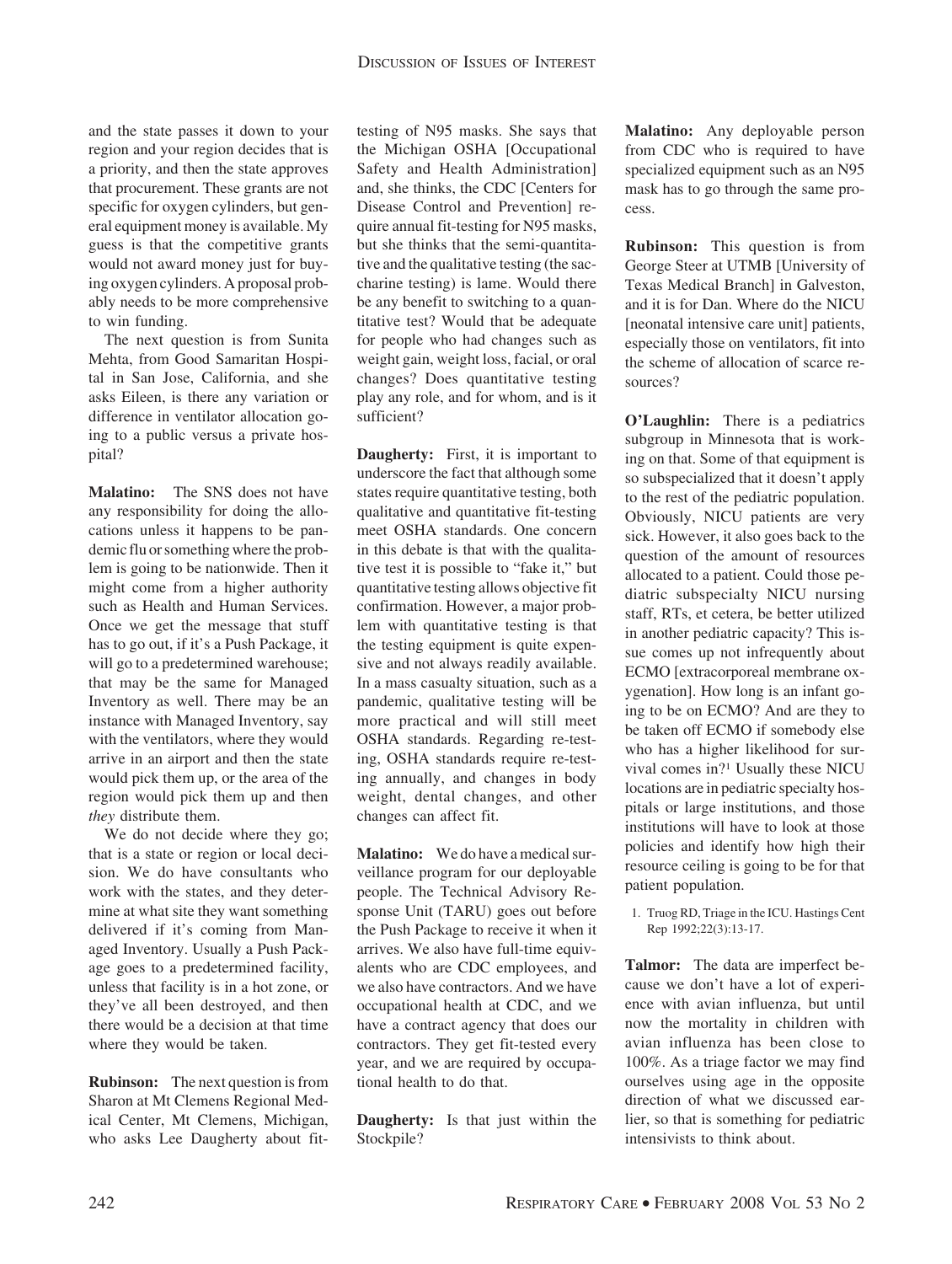**Rubinson:** When we've approached this with several groups, we've used PICU [pediatric intensive care unit] experts, but we haven't addressed the NICU. The question was basically set aside because it was too complex; it needs to be dealt with. When we originally started thinking about it, we thought the NICU would be less impacted, at least in terms of disease process, unless there is a lot of vertical disease transmission, because you don't see a whole bunch of neonates going out in the community at high risk. But if the equipment is the same, and some of it does overlap, I think it's a fair question and a subject that's right for our neonatal experts to try to give some guidance on.

The next question is from Gordy Gunderson from Sanford USD Medical Center in Sioux Falls, South Dakota. Are there any specific software tools, such as Emergency Preparedness Resource Inventory, that would help institutions track crucial resources during a mass casualty event?

**Nelson:** I don't know of any automated tools.Most of what's being done is on a contract basis, where some highpriced consultant writes you a report that tells you what you pretty much already knew and that's out of date by the time it's printed. I've worked with several different industries— education, state and local government, telecommunications, and health care, and they all fall under the same category. There just isn't a good product available, as far as I know.

**O'Laughlin:** There are some Webbased tools, but as far as looking at a specific facility and high-level detail, I cannot comment. When you look at broader regional application, there are some resources out there. New York uses HERDS [Health Emergency Response Data System] to track a lot of things, including some of their equipment.

In Minnesota we use a system that Seattle just picked up as well, designed by ImageTrend. It is a Web-based system that was initially designed for EMS [emergency medical services] diversion communication. The product is also being developed for us as an online command and control resource. That has not been fully released, so I can't provide any feedback yet.

**Rubinson:** The crucial element of regional collaboration is situationawareness and knowing what's out there and getting the information in time and getting it to where it will be used. Though there are software systems that are clearly giving us a better picture than we had before, I am not aware of any one that does automated dumps of flat files or delimited files that speak with all the different data systems that it needs to. It needs to communicate with pharmacy and materials management and all these different groups that currently we request give us manual data.

Currently, without automated systems it's very hard to even get people to count once every 3 to 6 months, let alone to get information immediately. So there are mechanisms to have kind of a gestalt, but I'm not aware of anyone who is able to interface across all of the data systems to get a more detailed view.

Dan, you guys have just under 30 hospitals; we have 20-some hospitals, and we have all the ambulatory care community, and I don't know of anyone whose software is affordable for a region to be able to work across everyone's different data systems and that doesn't quadruple work at each of those institutions, because there is no money to support people's time at institutions to keep entering data.

**O'Laughlin:** How many people here could give an *accurate* count of the ventilators you have in your region? I see very few hands going up. And those that put your hands up have done a great deal of work and probably dou-

ble- and triple-checked those numbers to see if they're accurate, and that was all by hand, I assume. So even with a number we should be able to gather easily, we have difficulty doing so. To ask us, with current technologies and systems, to get the finer numbers and quantities of multiple items across departments and facilities is, shall we say, challenging.

**Rubinson:** Keep in mind that if you do a lot of pushing region-purchased equipment out to institutions, rather than centrally stockpiling, you need to try to track where they are in the individual institutions so you can retrieve them quickly if necessary. This is an important logistical barrier to distributing equipment and expecting it to be returned and redistributed during disasters.

The next question is from Regina Reale from Multicare in Tacoma, Washington, who asks Eileen, have you spoken with the manufacturer of the Uni-Vent 754 to see if there is an easier way to recharge its batteries?

**Malatino:** It would mean retrofitting these cases and making the case a little bit bigger, so it would be an added expense. Our biomedical technicians, who open the cases and charge the batteries periodically, also rotate all the ventilators back through the manufacturer so they can take out the batteries and make sure they're still OK or replace them if necessary. They go through a process when they go back to the vendors as well. New ventilators that come into the Stockpile are going to be fitted so that we can just flip a switch, as opposed to having to take all of these out. But right now it would probably be more of an expense then it would be worth.

**Rubinson:** Regina also has a question for Mike, about getting the Project XTREME DVD. What is the Web address?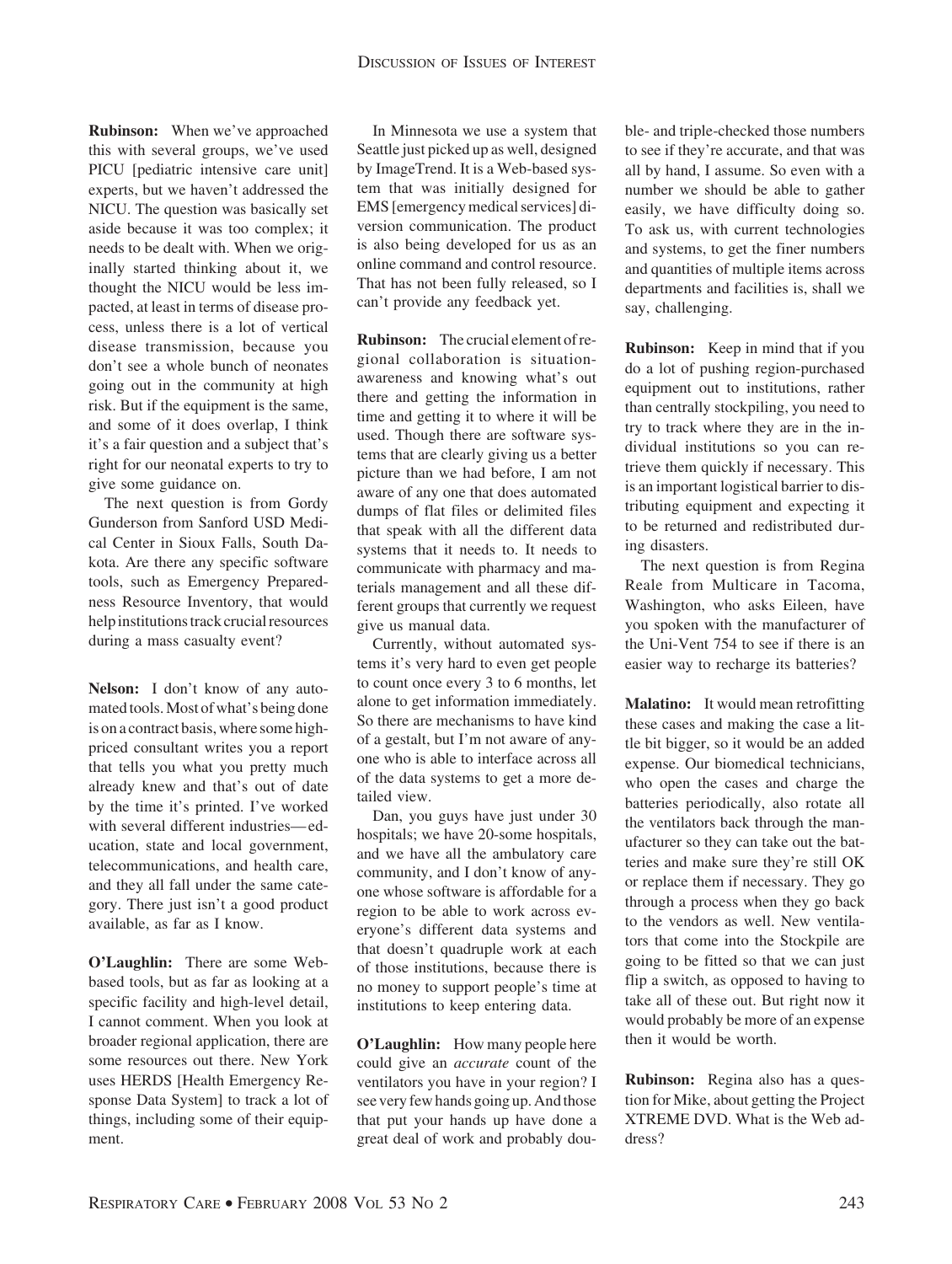**Hanley:** It's http://www.ahrq.gov/ prep/projxtreme. Or call them at (800)358-9295.

**Rubinson:** This is a question from Dennis Archer from Harborview Medical Center in Seattle. Will disaster preparation be incorporated into a specialty section in the AARC [American Association for Respiratory Care]?

**Branson:** I don't know. There's a movement for it, but we don't know if it is actually going to happen. There aren'tthat many specialty sections, and a lot of it depends on membership. We'll see.

**Rubinson:** I can see someone from the audience suggesting that if you all write e-mails to the AARC, it probably would happen faster.

Dennis also has a question for Lee. Did Toronto stop their aggressive PPE [personal protection equipment] and environmental controls too soon and trigger SARS 2 [severe acute respiratory syndrome]? He says that a news article suggested that precautions were lifted for political rather than scientific reasons.

**Daugherty:** In their final report the SARS Commission concluded that there was no evidence to suggest that political pressure resulted in a premature declaration of the end of the SARS outbreak. They concluded that the decision to lift precautions at the end of SARS 1 was made "in good faith on the best medical advice available."1 Perhaps the most important lesson is that consistent PPE use on an ongoing basis, regardless of heightened concern, is incredibly important. It's very easy for us to breathe a sigh of relief when we perceive a lower infectious risk and then become less vigilant about using precautions. SARS taught us that it behooves us to be very consistent on an ongoing basis.

1. Campbell A. Spring of fear: volume one: the SARS Commission executive summary. 2006. http://www.sarscommission.ca/ report/v1-pdf/volume1.pdf. *Accessed October 30, 2007.*

**Rubinson:** Michael McGee from Saint Francis Medical Center in Peoria, Illinois, asks, do you see a role for respiratory therapists [RTs] in hazardous materials and/or hospital decontamination teams outside of the emergency department, to manage patients before they enter the hospital?

**Talmor:** Originally, our decontamination team was composed of nurses, RTs, and physicians. We soon realized that this was unnecessary. To decontaminate somebody—strip their clothes off and wash them in water you don't need any medical credentials. The only people who will need to be medically trained on that team are the triage team, who need to be highly trained and experienced. They will need to rapidly assess patients' respiratory status and differentiate between walking and nonwalking victims. There will also be an intubation team, which will need to include an RT. So it will be one or 2 positions that will require a protected RT working outside the facility. We will probably need several teams, because functioning in the protective suits is physically exhausting. But each team would require only one or 2 RTs.

**Rubinson:** The next questions are from Frank Rando of the U.S. Department of Homeland Security and U.S. Department of Energy from Tucson, Arizona. Eileen, the forward deployment of SNS assets such as the Chempack system is a wise move. Are there any plans for strategic placement, meaning forward deployment, of any medical equipment in addition to the Chempack?

**Malatino:** The Push Packages and some of our Managed Inventory are already strategically placed throughout the United States. We guarantee that Push Packages will arrive within 12 hours. So that's already in place.

**Branson:** Jan Bard from Virginia Mason Hospital in Seattle asks, are there any online ways for RTs to get continuing education units for emergency preparedness? I don't think there is anything specific. There are always classes that you can take from your state and systems in your state to get basic disaster preparedness. But the AARC does have at least 3 Webcasts.1-3 On all 3 of those I think they would qualify and they are free on the AARC Web site.

- 1. American Association for Respiratory Care. The Strategic National Stockpile: what respiratory therapists need to know. Featuring Richard D Branson MSc RRT FAARC and Eileen Malatino MSc RN. November 1, 2006. http://www.aarc.org/education/ webcast/archives/national\_stockpile/ index.asp. *Accessed November 15, 2007*.
- 2. American Association for Respiratory Care. Mechanical ventilation in mass casualty care. Featuring Richard D Branson MSc RRT FAARC. April 5, 2006. http://www. aarc.org/education/webcast/archives/ mass\_casualty\_care/index.asp. *Accessed November 15, 2007*.
- 3. American Association for Respiratory Care. SARS: lessons from the front lines. Featuring members of the critical care and respiratory therapy staff at Mount Sinai Hospital, University of Toronto. June 17, 2003. http://www.aarc.org/education/webcast/ archives/sars/index.asp. *Accessed November 15, 2007.*

**Malatino:** I recommend the National Response Plan, the National Incident Management System, and the FEMA courses that talk about incident command systems, to learn about the processes that go on when stuff is requested, and how it's managed, and the hierarchy of processes during a disaster. I think it's important to know that.

**Rubinson:** Charles Reick from Greater Baltimore Medical Center asks, in a major event how can you optimize getting your staff in to work when they may have fears about safety, or that they may never be able to leave the facility once they get there, if they have family care or other care issues,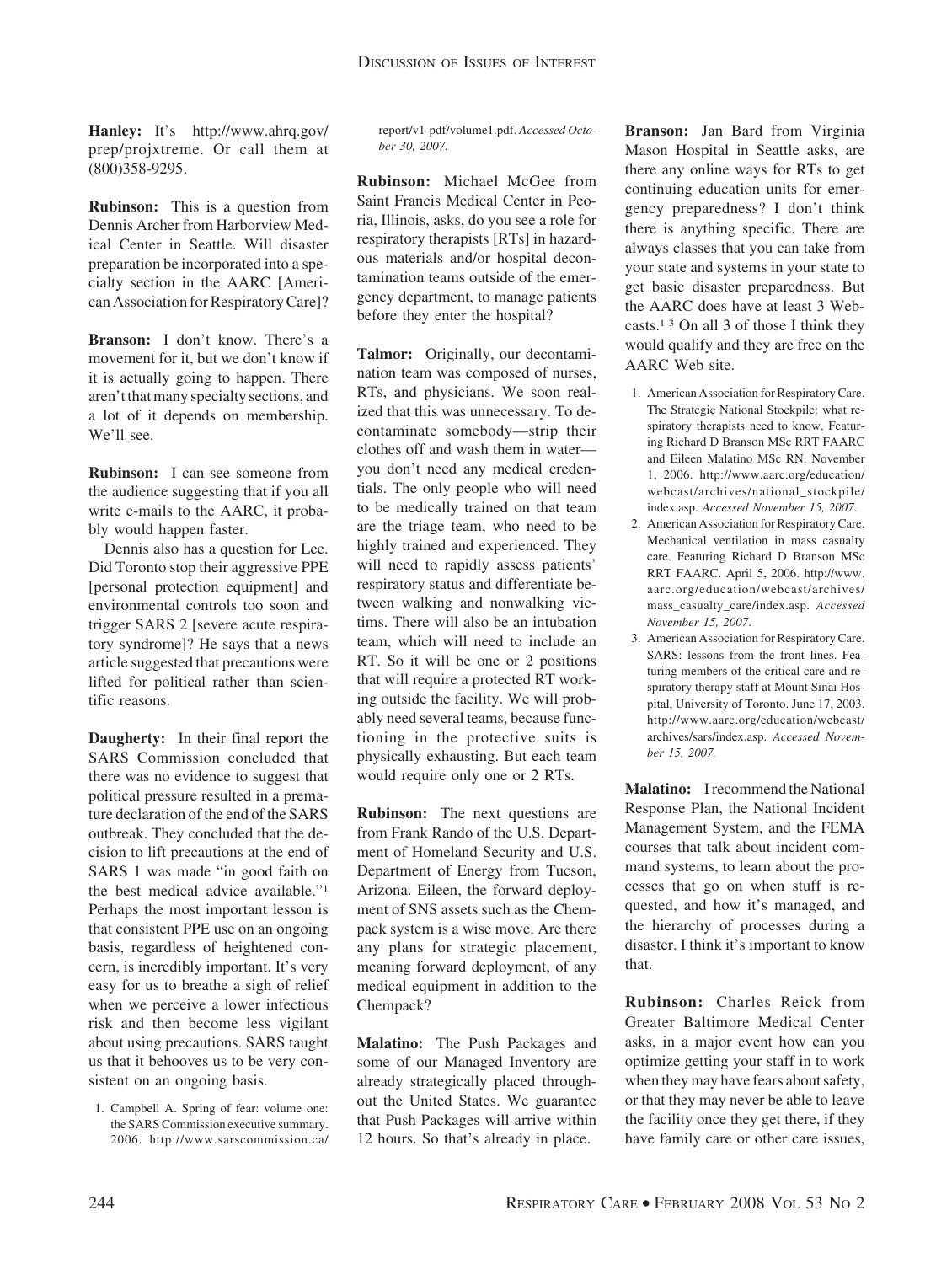such as childcare, caring for a partner, or elder care?

**O'Laughlin:** Most hospitals have an annual safety fair, and those offer a perfect opportunity to reinforce family emergency planning. Nobody is going to feel comfortable coming to work if they haven't taken care of their own family emergency planning and made sure their kids, elders, dog, cat, or whatever are taken care of. Family preparedness planning has to be done ahead of time, and it's relatively easy to do. It just takes some time to sit down as a family and figure out how you'll do things. And once you have addressed that, then there's still an education component, because if it is an infectious disease event, PPE and basic infection-control education will need to be reinforced. Do the basics over and over again, and that will take care of a lot of things, though not everything.

**Talmor:** The people I've talked to about the SARS epidemic told me there was minimal absenteeism. In Hong Kong the only people who were absent were the equivalent of traveling nurses, who weren't rooted in the community. In Toronto essentially anybody who wasn't told to stay at home for quarantine reasons was at work. So I think that health care workers tend to "run towards the fire" so to speak. I think absenteeism may less of a problem than some people are worried it will be.

On the other hand, you do need to set up family support mechanisms and be creative about them. In Israel during the Gulf War we went through a lot of very similar issues. The high school students in the community and the medical students served as family support workers. A lot of the medical students were working in kindergartens and daycare centers for the hospital staffs. They were set up in teams to go visit the health care workers' homes. These aren't jobs that you need people from the hospital to do; these

are perfect jobs for volunteers from the community or educational institutions around your hospital. This is fairly easy to plan for, and I think that it would prevent a lot of problems in a time of need.

**Rubinson:** I went up and visited North York General Hospital in Toronto as SARS 2 was ending. The people that really kept their staff coming were their human resources folks. They took it upon themselves to make a number of things possible. Some people were on work quarantine and they couldn't even fill their gas tanks because they were only allowed to go to work and go home. They had a gas filling station come on site. People weren't allowed to buy groceries, so they bought groceries for people. Kids were getting kicked out of daycare, because of fear of the disease, so they provided daycare. It's really important that human resources provides crucial services to allow staff to focus on patient care.

On the other hand, it's also the employees' responsibility to be as prepared as possible, and we need to give them good guidance. I would like to see that no one gets promoted without providing evidence that they have an adequate personal family plan. We need to add incentive or it's never going to be an institutional priority. We need to make it the culture of the institution to be able to keep people coming.

**Malatino:** I'm also a Navy reserve nurse, and we are required to have a family plan in place for dependents such as kids, spouse, or elderly parents living with you. They also encourage people to think about their pets and other things. And it's not simply bringing in a plan and showing it to them; I had to sign a piece of paper that says I have a plan, so I had no excuses if I got recalled. We need to warn employees that this may happen, that they have to come to work, and these are the consequences if they don't.

**Rubinson:** We have a question from Dave Pierson from Harborview in Seattle. He says that in many ICUs under normal conditions there's numerous different modes and different ventilators in use and that the choice of ventilator and mode are discretionary. For instance, some people always use pressure control and other people always use APRV [airway pressurerelease ventilation]. People always use high-frequency for refractory hypoxemia or ventilatory failure in ARDS [acute respiratory distress syndrome].

Rich, considering those practice patterns, what are the crucial device features you are going to consider for a surge ventilator that's acceptable for patients and supported by evidence but doesn't necessarily need to have all of the "bells and whistles," or does it?

**Branson:** We have to look at what the literature dictates; what's the standard of care? I think the right ventilator weighs 10 pounds, offers volume-control, PEEP up to 20 cm  $H_2O$ , controls  $F_{IO}$  [fraction of inspired oxygen], triggers reliably, works for adult and pediatric patients, and has low gas consumption and good battery life, versus if I had to spend another \$8,000 to have the options of APRV, active exhalation valve, pressure control, and/or PRVC [pressure-regulated volume-control ventilation].

We should stockpile ventilators that meet the demands of the disease we anticipate. It's not like your full-feature ICU ventilators go away. You would use the less expensive stockpile ventilators for stable patients, and put the new avian flu patients or whatever on the full-feature ventilators. Obviously we can't afford a lot of \$30,000 ventilators. Stockpile ventilators should only provide what is minimally required to meet standard of care. Perhaps this is an aspect of triage. Maybe a patient who can't be supported with low-tidal-volume ventilation, PEEP,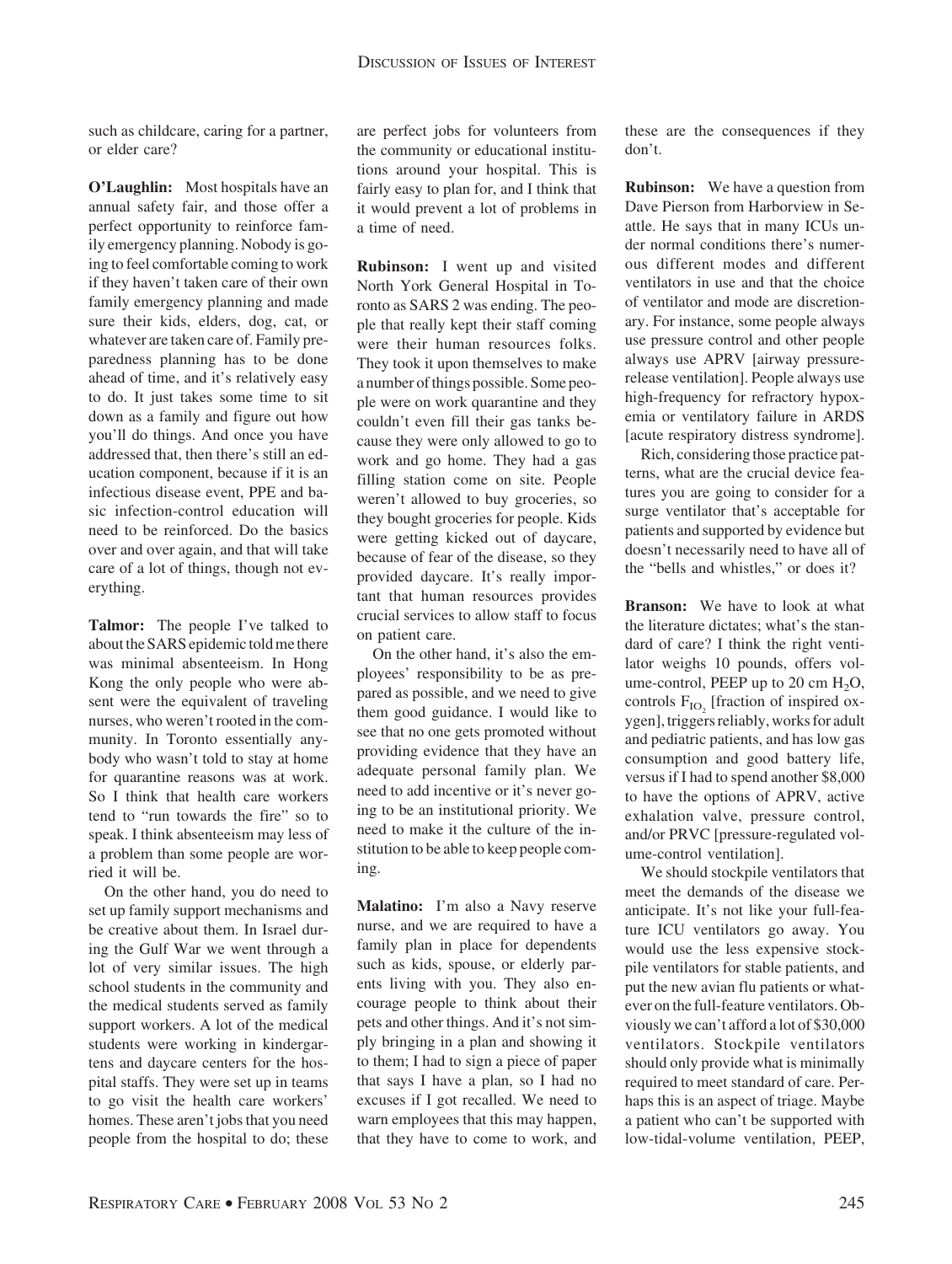and a certain  $F_{IO}$ , should only receive palliative care and the ventilator should be used for a patient who has a better chance.

I look at ventilators all the time and I still haven't heard a reason why every ventilator has to give a tidal volume of at least 2.2 liters. That seems ludicrous now that we know the importance of low-tidal-volume (6 mL/ kg) ventilation. But it continues, because if I make a ventilator that provides 2.2 liters and somebody else comes out with one that only provides 1.2 liters, I would tell all of his customers that the reason he can't provide 2.2 liters is because his system is inferior, ignoring the fact that the ventilator that provides only 1.2 liters makes more sense because it has a smaller blower, which provides greater efficiency. Manufacturers engage in this "spec-manship" that does not help us. We need to be smarter consumers and get past that. Everybody should have the same absolute high threshold.

**Rubinson:** If you had a blank check and you could use \$30,000 ventilators for surge ventilators, would you have hesitancy about getting more complex vents because of issues about staff knowledge, in-service needs, and whether the devices come with compressors and can operate on low-flow oxygen? If money were not an issue say I give you 6 billion dollars to do surge mechanical ventilation—would you suggest any other strategy than you're proposing now?

**Branson:** If money were no object and you could start from scratch, you would build a ventilator that would operate on alternating current when it's available, but it could also operate just on pneumatic power.

My colleague Jay Johannigman suggested that we need a device where the first screen that comes up asks who you are: an EMT [emergency medical technician], a nurse, an RT, a surgeon, an intensivist, et cetera, and what you select determines what knobs you see. [Laughter and applause] If you're an EMT you can control rate, tidal volume, PEEP, and  $F_{IO_2}$ , and that's it. The device could also ask how tall is the patient? And when you tell it how tall the patient is, it sets ventilator parameters for you based on ideal body weight from height, per the ARDS Network [low-tidal-volume ventilation] algorithm. Such a device could act as multiple devices. For an EMT it's a simple replacement for a bag-valvemask resuscitator; in the hands of an intensivist it's a full-featured criticalcare ventilator.

I would also build an oxygen concentrator into it. I don't mean to disparage any one group's expertise in mechanical ventilation, but it would be a big advantage to have the device perform relative to the caregiver's skill and experience, as has been done with the AED [automatic external defibrillator].

**Talmor:** I agree with Rich that the type of ventilator is an aspect of triage. If you can't survive with what a transport ventilator can deliver, then you are probably so ill that you would be triaged to expectant [palliative] care. If I had an unlimited budget I would try to fill another large hole in our preparedness, which is monitoring. We've talked a lot about ventilation, but there is no monitoring capability in the Strategic National Stockpile. Most states, as far as I know, have not stockpiled any monitoring capability. That is more important than purchasing a slightly better mechanical ventilator.

**Branson:** Yes, an ideal stockpile ventilator would have a built-in pulse oximeter. Pulse oximeters are now so small and require very little power, if you don't need all the fancy stuff and you just want to see the heart rate and blood oxygen saturation; that would be a simple addition to a ventilator. And I would suggest the same if I were a manufacturer making mass casualty ventilators. I would also include noninvasive blood pressure measurement. Perhaps it would also be possible to get blood pressure from a pulse oximetry probe? This is wishful thinking, but adding those functions should not be that expensive or difficult.

**Rubinson:** And I think cost is going to be the key; it's the trade-off of cost. We as a group need to come up with what are the appropriate trade-offs. I also think we need to take it on ourselves to study what are the minimum features that would allow a device to work for many, where we have optimized the interplay of cost and features. Whether it's with animal models or utilizing other surrogates to find out what is really essential, we need more data.

When you look at the ARDS Network data, generally about 13% of the 30 – 40% who died did so due to hypoxemia or ventilatory failure.

**Pierson:**\* I think you're referring to 2 studies from Harborview (rather than from the ARDS Network per se) that examined the causes of death in patients with ARDS.<sup>1,2</sup> Consistently over a 25-year period, of all patients who developed ARDS and did not survive, only about 15% died of refractory respiratory failure and our inability to support them with the machine. So if overall ARDS mortality is about 35%, and 15% of those people die of actual respiratory failure, as you say, Lewis, only around 5% of the time are we unable to support them in terms of ventilation and gas exchange. The great majority of ARDS patients die of multiple organ failure and things other than respiratory failure.

1. Montgomery AB, Stager MA, Carrico CJ, Hudson LD. Causes of mortality in patients with the adult respiratory distress syndrome. Am Rev Respir Dis 1985;132(3):485-489.

<sup>\*</sup> David J Pierson MD FAARC, Division of Pulmonary and Critical Care Medicine, Harborview Medical Center, University of Washington, Seattle, Washington.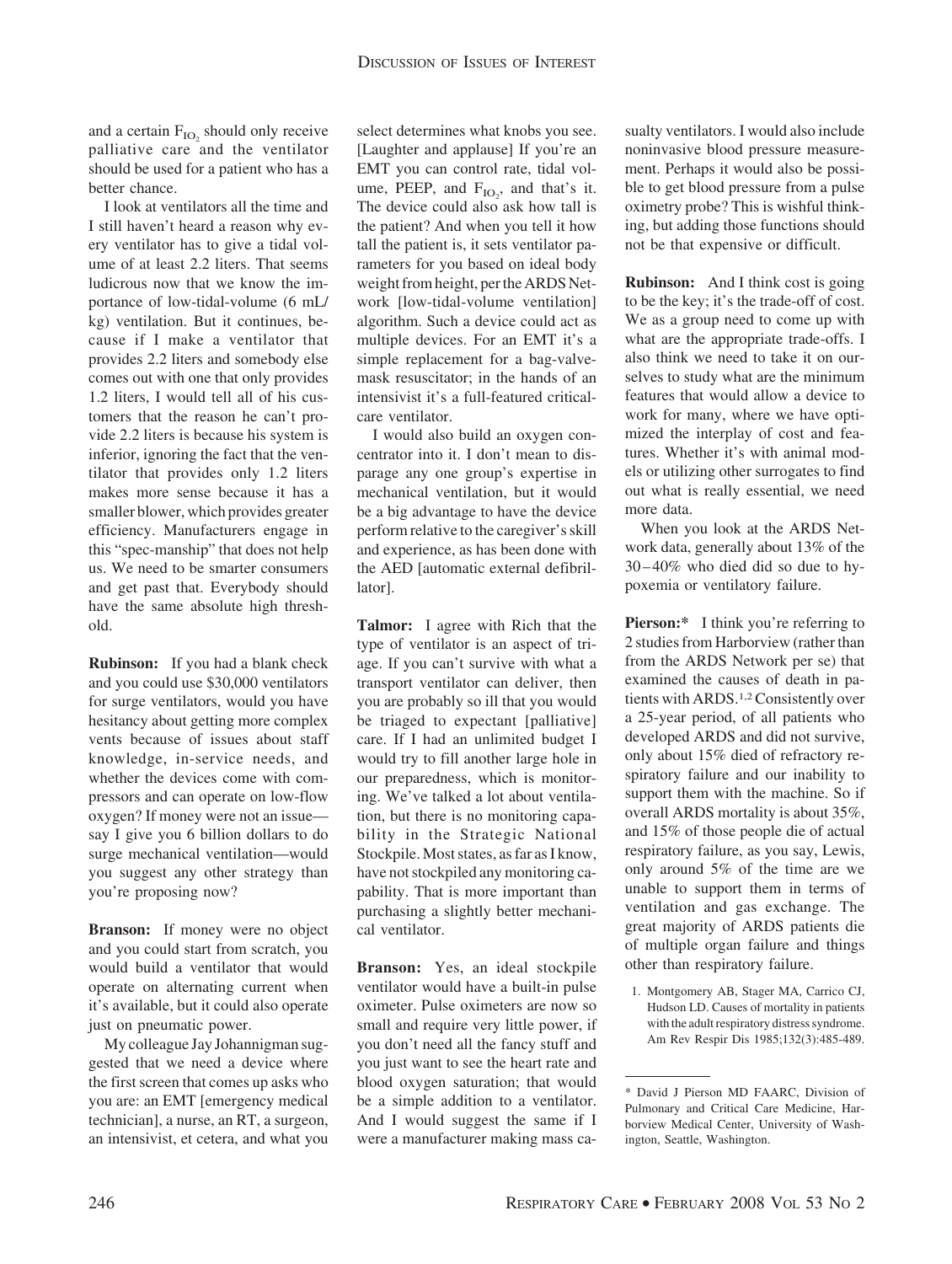2. Stapleton RD, Wang BM, Hudson LD, Rubenfeld GD, Caldwell ES, Steinberg KP. Causes and timing of death in patients with ARDS. Chest 2005;128(2):525-532.

**Rubinson:** I think that goes to Danny's comment on how the ventilator is a triage mechanism.

**Branson:** Regarding the whole market—and this is just the way things are driven, I guess, for the military and the government—you make a ventilator, and all of sudden states are buying thousands of ventilators, so you run back to the office and you take your ventilator and you spray paint it bright orange and put a hazmat [hazardous materials] sticker on it and take out an ad that says it's ideal for mass casualty ventilation.

What we really need is to sit down and design a ventilator for mass casualty ventilation, rather than trying to find a mass casualty niche for an existing ventilator, with marketing and add-ons. So far the market isn't big enough to attract big companies to pursue this, and only small companies have been doing it.

**Rubinson:** Sandra Barnes from Olive Harvey College School of Respiratory Care in Chicago asks, has anyone approached the governor of their state to ask for a Good Samaritan law to cover mass disaster training for Project XTREME trainees or other volunteers?

**Hanley:** I don't know. One of our recommendations was that we thought that laws should be passed to protect extenders who are to some degree practicing outside their scope of practice.

**O'Laughlin:** In Minnesota we've adopted that as part of the Emergency Health Powers Act. Some other states have also looked at that, but I don't know how good the language is; it differs from state to state.

**Rubinson:** But your Emergency Powers Act would cover people working outside their scope of practice?

**O'Laughlin:** Persons who are acting consistent with a regional emergency plan, even if operating out of their usual area of care (such as at an alternate care site), have some Good Samaritan protections if acting in good faith, as long as they adhere to what would be considered the accepted level of care for the situation.

**Hanley:** As I recall, for issues of personal liability, those are governed by statues at the state level, not the federal level. Though it's important to encourage the passage of statutes that would protect extenders, it's not a federal issue, but a state issue.

**Rubinson:** At least that is how the legal folks have explained it to us. There's no legal expertise on this panel, although some of us have had consultations from some very bright legal minds on these issues. So it seems to be a state issue. However, the "investigational new drug" designation and paperwork is under federal control, under FDA, I think. Scope of practice is controlled at the state level.

If we have regional uniformity of practice, that would presumably help in the case of a criminal or civil liability case. And if there is federal guidance, it may not be a mandate or it may not be legally binding, but it can be a 2-pronged approach from grassroots going up and federal going down, to states being able to support the folks who are doing their best to care for patients during a difficult situation.

**Malatino:** We do exercises with the states, maybe every month or a couple of times a month, and a lot of questions have come up about the use of items from the Stockpile, such as who can dispense the medicines? The Stockpile does not make recommendations. That's CDC's job. SNS is part of CDC, but we're more logistics than anything else, even though we have medical people working for SNS.

If you get a chance, do participate in an exercise in your state, particularly if it involves Stockpile assets. Our trainers go out to the states, and they practice taking Push Package materials off, distributing them, going to points of distribution, and getting whatever those products happen to be, usually pills or antibiotics, and getting those to people, and they do these drills. So there are some opportunities there for people to learn and to be heard, because they're dealing with state emergency people at that time, and these issues can be brought up.

**Rubinson:** It's best to get guidance from legal authorities in your own jurisdiction, because it varies state by state. There are various interpretations, because there's a lot of uncertainty. I encourage everyone working on disaster preparedness to make sure you have good legal consultation. Don't rely on legal advice from medical people.

The last question is from Eric Gjerde from Airon in Melbourne, Florida, who asks, taking an all-hazards perspective, should we rely only on ventilators that operate on electrical power or should we have a mixture of pneumatic and electrical ventilators?

**Ritz:** I am hesitant to recommend a pneumatically powered ventilator, given the possible difficulty of supplying oxygen in a disaster scenario. As well, many hospitals have reasonably robust electrical backup systems that will probably supply adequate electricity. Having lived through a couple of these disasters myself, our institution ran on reserve generators for 4 or 5 days and could have gone longer than that. Although, as Rich said, it would be nice to have a ventilator that could use either electrical or pneumatic power.

**Branson:** I think Eric asked the question partly because his company makes pneumatic ventilators, which is OK, but